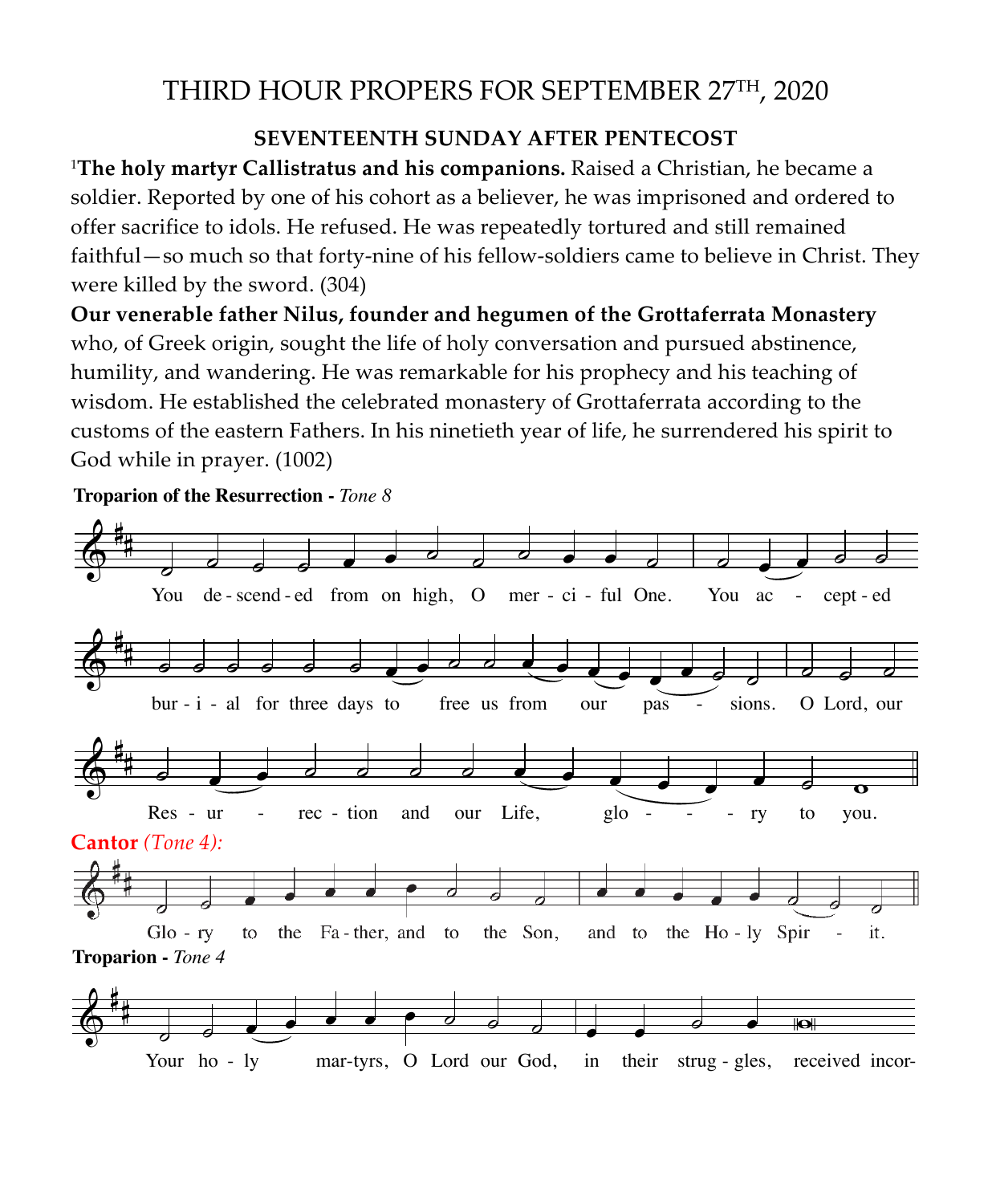

for our souls. *Third Hour continues with "May the Lord God be blessed…" on p. 9*